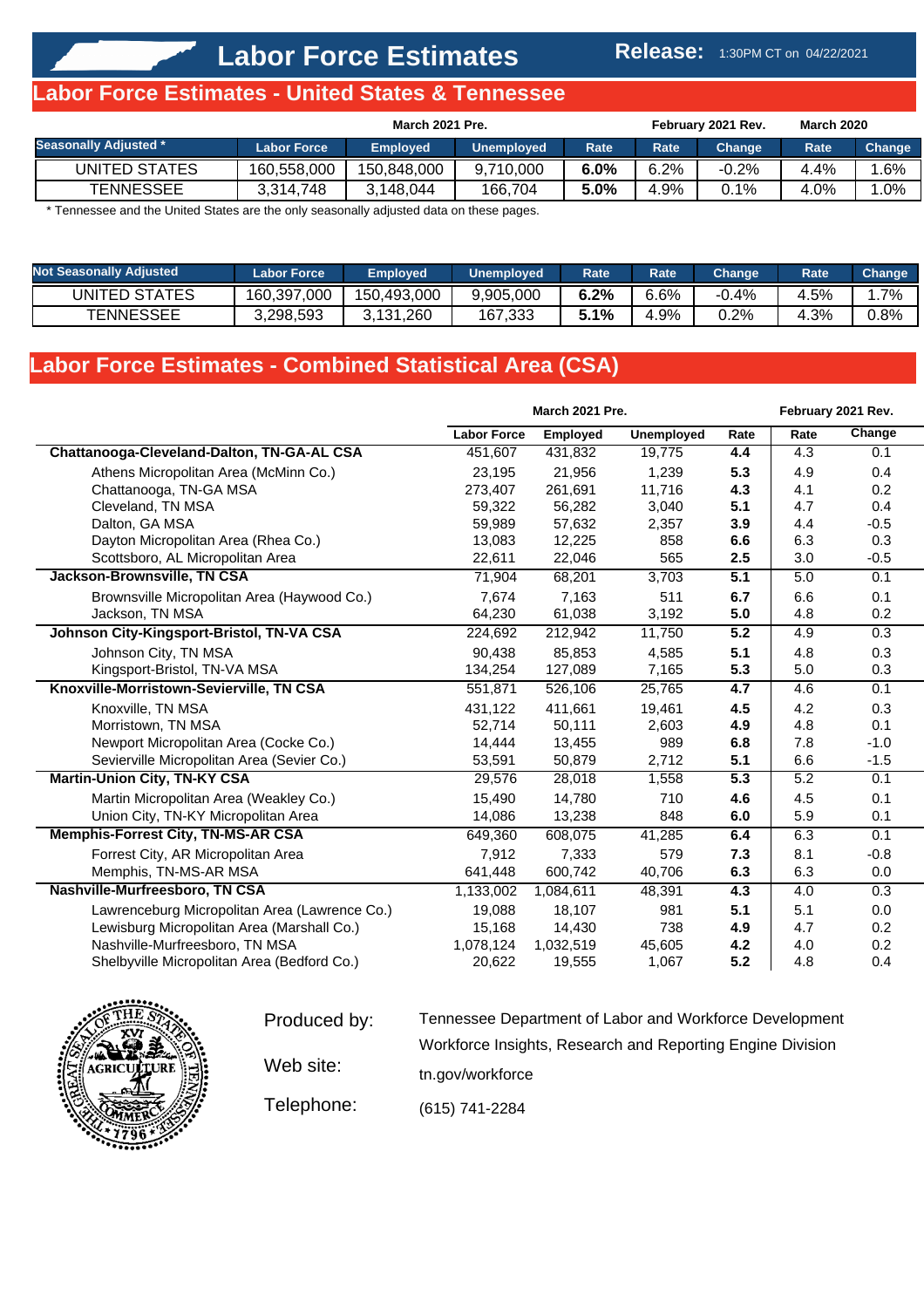# **Labor Force Estimates - Metropolitan Statistical Areas (MSA)**

|                                          |                    | March 2021 Pre.  |                   | February 2021 |            | <b>March 2020</b> |                |            |
|------------------------------------------|--------------------|------------------|-------------------|---------------|------------|-------------------|----------------|------------|
|                                          | <b>Labor Force</b> | <b>Employed</b>  | <b>Unemployed</b> | Rate          | Rate       | Change            | Rate           | Change     |
| Chattanooga, TN-GA MSA                   | 273,407            | 261,691          | 11,716            | 4.3           | 4.1        | 0.2               | 3.9            | 0.4        |
| <b>Hamilton County</b>                   | 182,114            | 173,339          | 8,775             | 4.8           | 4.5        | 0.3               | 4.1            | 0.7        |
| <b>Marion County</b>                     | 12,356             | 11,679           | 677               | 5.5           | 5.1        | 0.4               | 5.1            | 0.4        |
| Sequatchie County                        | 6,139              | 5,793            | 346               | 5.6           | 5.4        | 0.2               | 5.2            | 0.4        |
| Georgia Portion                          | 72,798             | 70,880           | 1,918             | 2.6           | 2.9        | $-0.3$            | 3.0            | $-0.4$     |
| Clarksville, TN-KY MSA                   | 116,354            | 109,786          | 6,568             | 5.6           | 5.3        | 0.3               | 5.1            | 0.5        |
| <b>Montgomery County</b>                 | 86,386             | 81,497           | 4,889             | 5.7           | 5.2        | 0.5               | 4.8            | 0.9        |
| Kentucky Portion                         | 29,968             | 28,289           | 1,679             | 5.6           | 5.5        | 0.1               | 6.0            | $-0.4$     |
| <b>Cleveland, TN MSA</b>                 | 59,322             | 56,282           | 3,040             | 5.1           | 4.7        | 0.4               | 4.6            | 0.5        |
| <b>Bradley County</b>                    | 51,984             | 49,325           | 2,659             | 5.1           | 4.6        | 0.5               | 4.5            | 0.6        |
| Polk County                              | 7,338              | 6,957            | 381               | 5.2           | 5.0        | 0.2               | $5.0\,$        | $0.2\,$    |
| <b>Jackson, TN MSA</b>                   | 64,230             | 61,038           | 3,192             | 5.0           | 4.8        | 0.2               | 4.3            | 0.7        |
| <b>Chester County</b>                    | 8,432              | 8,065            | 367               | 4.4           | 4.2        | 0.2               | 3.9            | 0.5        |
| <b>Crockett County</b>                   | 6,839              | 6,496            | 343               | 5.0           | 4.7        | 0.3               | 5.2            | $-0.2$     |
| <b>Madison County</b>                    | 48,959             | 46,477           | 2,482             | 5.1           | 4.9        | 0.2               | 4.2            | 0.9        |
| <b>Johnson City, TN MSA</b>              | 90,438             | 85,853           | 4,585             | 5.1           | 4.8        | 0.3               | 4.6            | 0.5        |
| <b>Carter County</b>                     | 23,759             | 22,411           | 1,348             | 5.7           | 5.2        | 0.5               | 4.9            | 0.8        |
| Unicoi County                            | 7,047              | 6,546            | 501               | 7.1           | 6.8        | 0.3               | 6.5            | 0.6        |
| <b>Washington County</b>                 | 59,632             | 56,896           | 2,736             | 4.6           | 4.4        | 0.2               | 4.2            | 0.4        |
| Kingsport-Bristol, TN-VA MSA             | 134,254            | 127,089          | 7,165             | 5.3           | 5.0        | 0.3               | 4.3            | 1.0        |
| <b>Hawkins County</b>                    | 23,362             | 22,083           | 1,279             | 5.5           | 5.2        | 0.3               | 5.3            | 0.2        |
| <b>Sullivan County</b>                   | 69,591             | 65,709           | 3,882             | 5.6           | 4.9        | 0.7               | 4.6            | 1.0        |
| Virginia Portion                         | 41,301             | 39,297           | 2,004             | 4.9           | 4.9        | 0.0               | 3.4            | 1.5        |
| Knoxville, TN MSA                        | 431,122            | 411,661          | 19,461            | 4.5           | 4.2        | 0.3               | 4.0            | 0.5        |
| Anderson County                          | 34,729             | 33,029           | 1,700             | 4.9           | 4.7        | 0.2               | 4.2            | 0.7        |
| <b>Blount County</b>                     | 64,136             | 61,153           | 2,983             | 4.7           | 4.3        | 0.4               | 4.0            | 0.7        |
| <b>Campbell County</b>                   | 14,940             | 13,991           | 949               | 6.4           | 6.1        | 0.3               | 5.7            | 0.7        |
| <b>Grainger County</b>                   | 9,544              | 9,013            | 531               | 5.6           | 5.6        | 0.0               | 5.4            | 0.2        |
| <b>Knox County</b>                       | 245,202            | 235,142          | 10,060            | 4.1           | 3.8        | 0.3               | 3.6            | 0.5        |
| <b>Loudon County</b>                     | 23,689             | 22,589           | 1,100             | 4.6           | 4.2        | 0.4               | 4.5            | 0.1        |
| Morgan County                            | 7,782              | 7,332            | 450               | 5.8           | 5.7        | 0.1               | 5.4            | 0.4        |
| Roane County                             | 23,388             | 22,110           | 1,278             | 5.5           | 5.2        | 0.3               | 5.2            | 0.3        |
| <b>Union County</b>                      | 7,712              | 7,302            | 410               | 5.3           | 5.0        | 0.3               | 4.7            | 0.6        |
| <b>Memphis, TN-MS-AR MSA</b>             | 641,448            | 600,742          | 40.706            | 6.3           | 6.3        | 0.0               | 5.0            | 1.3        |
| <b>Fayette County</b>                    | 19,083             | 18,155           | 928               | 4.9           | 4.7        | $0.2\,$           | 4.3            | $0.6\,$    |
| <b>Shelby County</b>                     | 447,379            | 416,746          | 30,633            | 6.8           | 6.8        | 0.0               | 5.1            | 1.7        |
| <b>Tipton County</b>                     | 27,741             | 26,295           | 1,446             | $5.2\,$       | 4.8        | 0.4               | $5.0\,$        | 0.2        |
| Arkansas Portion                         | 21,115             | 19,894           | 1,221             | 5.8           | 6.7        | $-0.9$            | 4.7            | 1.1        |
| Mississippi Portion                      | 126,130            | 119,652          | 6,478             | 5.1           | 5.0        | 0.1               | 5.0            | 0.1        |
| <b>Morristown, TN MSA</b>                | 52,714             | 50,111           | 2,603             | 4.9           | 4.8        | 0.1               | 4.8            | 0.1        |
| Hamblen County                           | 28,054             | 26,681           | 1,373             | 4.9           | 4.6        | 0.3               | 4.8            | 0.1        |
| Jefferson County                         | 24,660             | 23,430           | 1,230             | 5.0           | 5.1        | $-0.1$            | 4.7            | 0.3        |
| Nashville-Murfreesboro, TN MSA           | 1,078,124          | 1,032,519        | 45,605            | 4.2           | 4.0        | 0.2               | 3.4            | 0.8        |
| <b>Cannon County</b>                     | 6,575              | 6,280            | 295               | 4.5           | 4.0        | $0.5\,$           | 3.8            | 0.7        |
| Cheatham County                          | 21,736             | 20,847           | 889               | 4.1           | 3.7        | 0.4               | 3.3            | 0.8        |
| Davidson County                          | 401,971            | 383,716          | 18,255            | 4.5           | 4.4        | 0.1               | 3.3            | 1.2        |
| <b>Dickson County</b>                    | 26,824             | 25,682           | 1,142             | 4.3           | 3.8        | 0.5               | 3.8            | 0.5        |
| <b>Hickman County</b>                    | 11,297             | 10,815           | 482               | 4.3           | 3.8        | 0.5               | 4.0            | 0.3        |
| <b>Macon County</b>                      | 11,174             | 10,643           | 531               | 4.8           | 4.4        | 0.4               | 3.9            | 0.9        |
| Maury County                             | 49,792             | 47,488           | 2,304             | 4.6           | 4.5        | 0.1               | 3.8            | 0.8        |
| Robertson County                         | 37,636             | 36,105           | 1,531             | 4.1           | 3.9        | 0.2               | 3.6            | 0.5        |
| <b>Rutherford County</b><br>Smith County | 185,733<br>9,412   | 178,046<br>8,980 | 7,687<br>432      | 4.1<br>4.6    | 3.9<br>4.0 | $0.2\,$<br>0.6    | $3.2\,$<br>4.2 | 0.9<br>0.4 |
| <b>Sumner County</b>                     | 103,418            | 98,964           | 4,454             | 4.3           | 3.8        | 0.5               | 3.5            | 0.8        |
| <b>Trousdale County</b>                  | 5,476              | 5,221            | 255               | 4.7           | 4.5        | 0.2               | $3.8\,$        | 0.9        |
| <b>Williamson County</b>                 | 129,573            | 125,320          | 4,253             | 3.3           | 3.0        | 0.3               | 3.2            | 0.1        |
| <b>Wilson County</b>                     | 77,507             | 74,412           | 3,095             | 4.0           | 3.7        | 0.3               | 3.4            | 0.6        |
|                                          |                    |                  |                   |               |            |                   |                |            |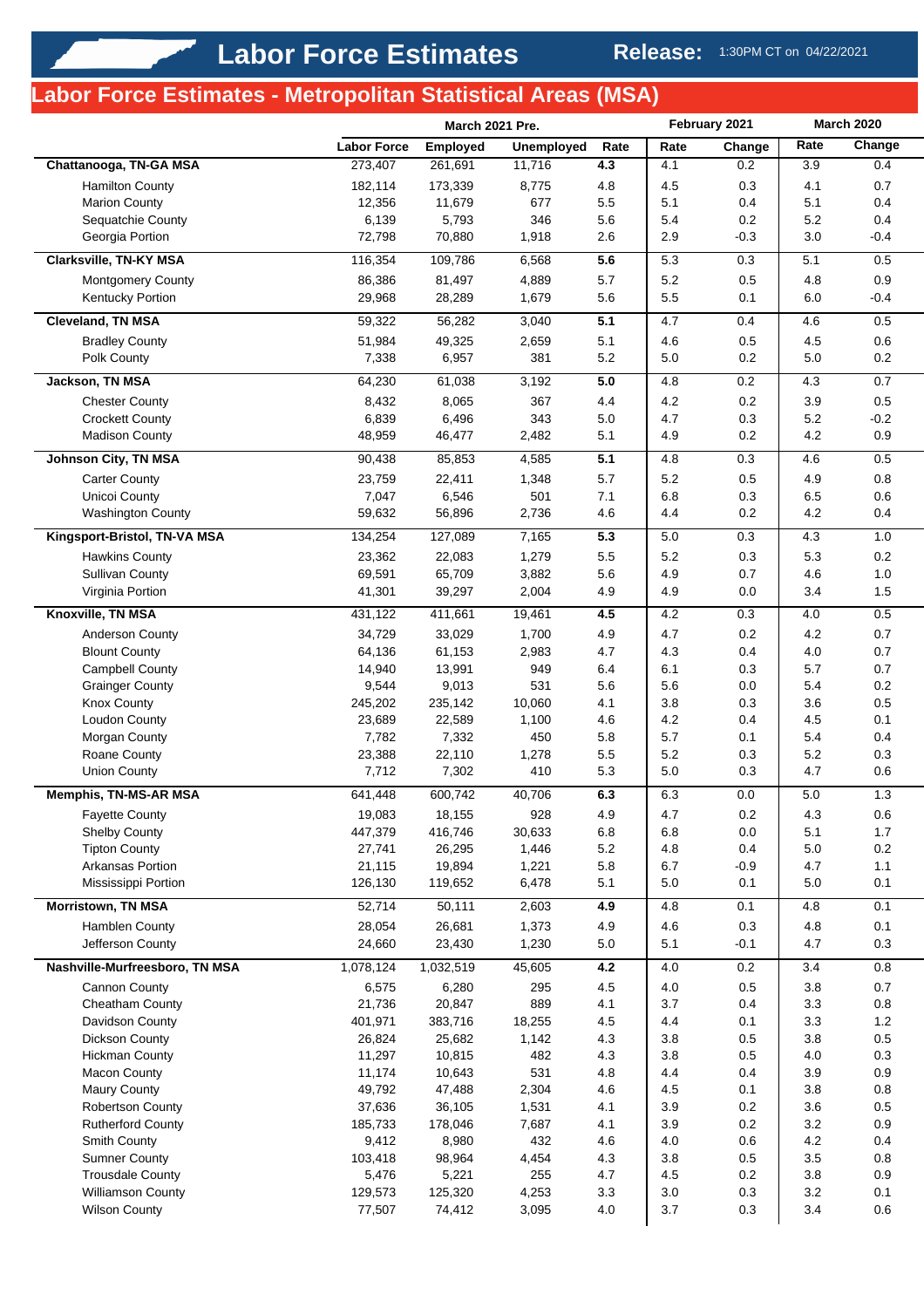# **Labor Force Estimates - Micropolitan Statistical Areas**

|                                                  |                    | March 2021 Pre. |                   |      | February 2021 Rev. |        | <b>March 2020</b> |        |
|--------------------------------------------------|--------------------|-----------------|-------------------|------|--------------------|--------|-------------------|--------|
|                                                  | <b>Labor Force</b> | <b>Employed</b> | <b>Unemployed</b> | Rate | Rate               | Change | Rate              | Change |
| Athens Micropolitan Area<br>(McMinn Co.)         | 23,195             | 21,956          | 1,239             | 5.3  | 4.9                | 0.4    | 4.8               | 0.5    |
| Brownsville Micropolitan Area<br>(Haywood Co.)   | 7,674              | 7,163           | 511               | 6.7  | 6.6                | 0.1    | 5.7               | 1.0    |
| Cookeville Micropolitan Area                     | 50,007             | 47,455          | 2,552             | 5.1  | 4.8                | 0.3    | 4.6               | 0.5    |
| Jackson Co.                                      | 4,836              | 4,551           | 285               | 5.9  | 5.6                | 0.3    | 5.8               | 0.1    |
| Overton Co.                                      | 9,818              | 9,287           | 531               | 5.4  | 5.2                | 0.2    | 5.1               | 0.3    |
| Putnam Co.                                       | 35,353             | 33,617          | 1,736             | 4.9  | 4.6                | 0.3    | 4.3               | 0.6    |
| Crossville Micropolitan Area<br>(Cumberland Co.) | 22,622             | 21,140          | 1,482             | 6.6  | 6.5                | 0.1    | 6.4               | 0.2    |
| Dayton Micropolitan Area (Rhea<br>$Co.$ )        | 13,083             | 12,225          | 858               | 6.6  | 6.3                | 0.3    | 6.6               | 0.0    |
| Dyersburg Micropolitan Area<br>(Dyer Co.)        | 15,744             | 14,827          | 917               | 5.8  | 5.5                | 0.3    | 5.9               | $-0.1$ |
| Greeneville Micropolitan Area<br>(Greene Co.)    | 28,575             | 26,979          | 1,596             | 5.6  | 5.3                | 0.3    | 5.6               | 0.0    |
| Lawrenceburg Micropolitan Area<br>(Lawrence Co.) | 19,088             | 18,107          | 981               | 5.1  | 5.1                | 0.0    | 4.9               | 0.2    |
| Lewisburg Micropolitan Area<br>(Marshall Co.)    | 15,168             | 14,430          | 738               | 4.9  | 4.7                | 0.2    | 4.5               | 0.4    |
| Martin Micropolitan Area<br>(Weakley Co.)        | 15,490             | 14,780          | 710               | 4.6  | 4.5                | 0.1    | 4.2               | 0.4    |
| McMinnville Micropolitan Area<br>(Warren Co.)    | 16,737             | 15,788          | 949               | 5.7  | 5.6                | 0.1    | 4.9               | 0.8    |
| Newport Micropolitan Area<br>(Cocke Co.)         | 14,444             | 13,455          | 989               | 6.8  | 7.8                | $-1.0$ | 6.3               | 0.5    |
| Paris Micropolitan Area (Henry<br>$Co.$ )        | 13,330             | 12,583          | 747               | 5.6  | 5.4                | 0.2    | 5.8               | $-0.2$ |
| Sevierville Micropolitan Area<br>(Sevier Co.)    | 53,591             | 50,879          | 2,712             | 5.1  | 6.6                | $-1.5$ | 4.6               | 0.5    |
| Shelbyville Micropolitan Area<br>(Bedford Co.)   | 20,622             | 19,555          | 1,067             | 5.2  | 4.8                | 0.4    | 4.7               | 0.5    |
| Tullahoma-Manchester<br>Micropolitan Area        | 48,358             | 46,098          | 2,260             | 4.7  | 4.4                | 0.3    | 4.5               | 0.2    |
| Coffee Co.                                       | 25,365             | 24,128          | 1,237             | 4.9  | 4.6                | 0.3    | 4.5               | 0.4    |
| Franklin Co.                                     | 19,438             | 18,543          | 895               | 4.6  | 4.4                | 0.2    | 4.6               | 0.0    |
| Moore Co.                                        | 3,555              | 3,427           | 128               | 3.6  | 3.5                | 0.1    | 3.7               | $-0.1$ |
| Union City, TN-KY Micropolitan<br>Area           | 14,086             | 13,238          | 848               | 6.0  | 5.9                | 0.1    | 5.8               | 0.2    |
| Obion Co.                                        | 12,199             | 11,454          | 745               | 6.1  | 6.0                | 0.1    | 5.8               | 0.3    |
| Kentucky Portion (Fulton Co.)                    | 1,887              | 1,784           | 103               | 5.5  | 5.3                | 0.2    | 5.6               | $-0.1$ |

Micropolitan Statistical Areas are a county or counties with an urbanized area of 10,000 to 50,000 population.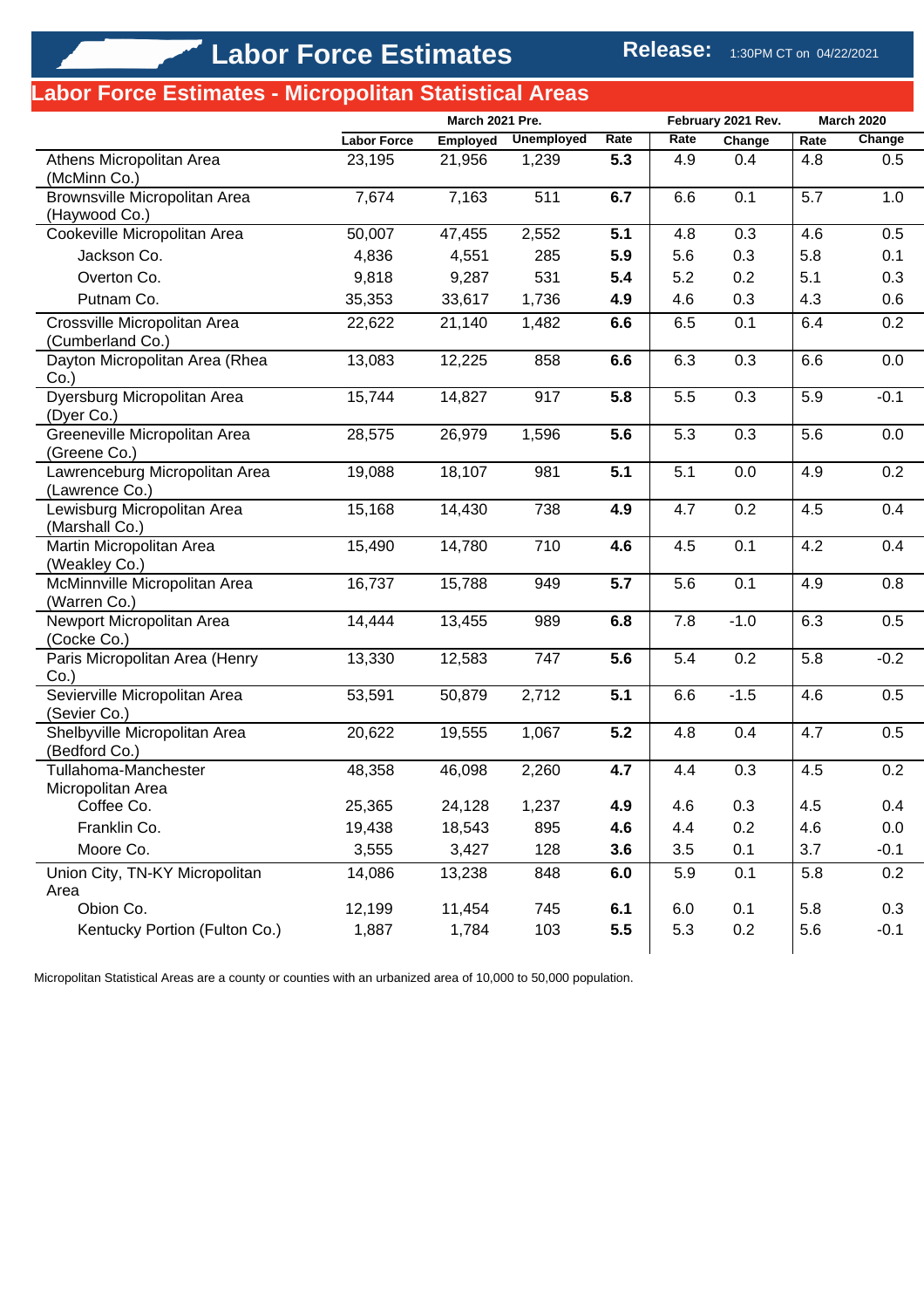# **Labor Force Estimates - Tennessee Counties**

|                                           | March 2021 Pre.       |                 |                   |             |             | February 2021 Rev. | <b>March 2020</b> |               |
|-------------------------------------------|-----------------------|-----------------|-------------------|-------------|-------------|--------------------|-------------------|---------------|
|                                           | Labor<br><b>Force</b> | <b>Employed</b> | <b>Unemployed</b> | <b>Rate</b> | <b>Rate</b> | <b>Change</b>      | Rate              | <b>Change</b> |
| Anderson County                           | 34,729                | 33,029          | 1,700             | 4.9         | 4.7         | 0.2                | 4.2               | 0.7           |
| <b>Bedford County</b>                     | 20,622                | 19,555          | 1,067             | 5.2         | 4.8         | 0.4                | 4.7               | 0.5           |
| <b>Benton County</b>                      | 6,731                 | 6,307           | 424               | 6.3         | 6.4         | $-0.1$             | 6.8               | $-0.5$        |
| <b>Bledsoe County</b>                     | 4,259                 | 3,943           | 316               | 7.4         | 6.9         | 0.5                | 7.0               | 0.4           |
| <b>Blount County</b>                      | 64,136                | 61,153          | 2,983             | 4.7         | 4.3         | 0.4                | 4.0               | 0.7           |
| <b>Bradley County</b>                     | 51,984                | 49,325          | 2,659             | 5.1         | 4.6         | 0.5                | 4.5               | 0.6           |
| <b>Campbell County</b>                    | 14,940                | 13,991          | 949               | 6.4         | 6.1         | 0.3                | 5.7               | 0.7           |
| <b>Cannon County</b>                      | 6,575                 | 6,280           | 295               | 4.5         | 4.0         | 0.5                | 3.8               | 0.7           |
| <b>Carroll County</b>                     | 12,035                | 11,355          | 680               | 5.7         | 5.4         | 0.3                | 6.0               | $-0.3$        |
| <b>Carter County</b>                      | 23,759                | 22,411          | 1,348             | 5.7         | 5.2         | 0.5                | 4.9               | 0.8           |
| Cheatham County                           | 21,736                | 20,847          | 889               | 4.1         | 3.7         | 0.4                | 3.3               | 0.8           |
| <b>Chester County</b>                     | 8,432                 | 8,065           | 367               | 4.4         | 4.2         | 0.2                | 3.9               | 0.5           |
| <b>Claiborne County</b>                   | 12,997<br>2,749       | 12,241          | 756               | 5.8         | 5.3         | 0.5                | 5.4               | 0.4           |
| <b>Clay County</b><br><b>Cocke County</b> | 14,444                | 2,556<br>13,455 | 193<br>989        | 7.0<br>6.8  | 6.9<br>7.8  | 0.1<br>$-1.0$      | 8.1<br>6.3        | $-1.1$<br>0.5 |
| <b>Coffee County</b>                      | 25,365                | 24,128          | 1,237             | 4.9         | 4.6         | 0.3                | 4.5               | 0.4           |
| <b>Crockett County</b>                    | 6,839                 | 6,496           | 343               | 5.0         | 4.7         | 0.3                | 5.2               | $-0.2$        |
| <b>Cumberland County</b>                  | 22,622                | 21,140          | 1,482             | 6.6         | 6.5         | 0.1                | 6.4               | 0.2           |
| Davidson County                           | 401,971               | 383,716         | 18,255            | 4.5         | 4.4         | 0.1                | 3.3               | 1.2           |
| <b>Decatur County</b>                     | 4,347                 | 4,048           | 299               | 6.9         | 6.5         | 0.4                | 7.1               | $-0.2$        |
| DeKalb County                             | 7,635                 | 7,175           | 460               | 6.0         | 5.4         | 0.6                | 5.4               | 0.6           |
| Dickson County                            | 26,824                | 25,682          | 1,142             | 4.3         | 3.8         | 0.5                | 3.8               | 0.5           |
| <b>Dyer County</b>                        | 15,744                | 14,827          | 917               | 5.8         | 5.5         | 0.3                | 5.9               | $-0.1$        |
| <b>Fayette County</b>                     | 19,083                | 18,155          | 928               | 4.9         | 4.7         | 0.2                | 4.3               | 0.6           |
| <b>Fentress County</b>                    | 7,440                 | 7,045           | 395               | 5.3         | 4.9         | 0.4                | 5.3               | 0.0           |
| <b>Franklin County</b>                    | 19,438                | 18,543          | 895               | 4.6         | 4.4         | 0.2                | 4.6               | 0.0           |
| <b>Gibson County</b>                      | 21,706                | 20,590          | 1,116             | 5.1         | 5.0         | 0.1                | 5.1               | 0.0           |
| <b>Giles County</b>                       | 14,427                | 13,728          | 699               | 4.8         | 4.7         | 0.1                | 5.5               | $-0.7$        |
| <b>Grainger County</b>                    | 9,544                 | 9,013           | 531               | 5.6         | 5.6         | 0.0                | 5.4               | 0.2           |
| <b>Greene County</b>                      | 28,575                | 26,979          | 1,596             | 5.6         | 5.3         | 0.3                | 5.6               | 0.0           |
| <b>Grundy County</b>                      | 4,982                 | 4,653           | 329               | 6.6         | 6.4         | 0.2                | 5.4               | 1.2           |
| Hamblen County                            | 28,054                | 26,681          | 1,373             | 4.9         | 4.6         | 0.3                | 4.8               | 0.1           |
| <b>Hamilton County</b>                    | 182,114               | 173,339         | 8,775             | 4.8         | 4.5         | 0.3                | 4.1               | 0.7           |
| <b>Hancock County</b>                     | 2,139                 | 1,997           | 142               | 6.6         | 6.0         | 0.6                | 6.4               | 0.2           |
| Hardeman County                           | 9,170                 | 8,499           | 671               | 7.3         | 6.8         | 0.5                | 6.0               | 1.3           |
| Hardin County                             | 10,296                | 9,691           | 605               | 5.9         | 5.7         | 0.2                | 6.0               | $-0.1$        |
| <b>Hawkins County</b>                     | 23,362                | 22,083          | 1,279             | 5.5         | 5.2         | 0.3                | 5.3               | 0.2           |
| <b>Haywood County</b>                     | 7,674                 | 7,163           | 511               | 6.7         | 6.6         | 0.1                | 5.7               | 1.0           |
| <b>Henderson County</b>                   | 11,950                | 11,324          | 626               | 5.2         | 5.2         | 0.0                | 5.5               | $-0.3$        |
| <b>Henry County</b>                       | 13,330                | 12,583          | 747               | 5.6         | 5.4         | 0.2                | 5.8               | $-0.2$        |
| <b>Hickman County</b>                     | 11,297                | 10,815          | 482               | 4.3         | 3.8         | 0.5                | 4.0               | 0.3           |
| <b>Houston County</b>                     | 3,228                 | 2,998           | 230               | 7.1         | 6.7         | 0.4                | 7.1               | 0.0           |
| <b>Humphreys County</b>                   | 8,683                 | 8,263           | 420               | 4.8         | 4.7         | 0.1                | 5.4               | $-0.6$        |
| Jackson County                            | 4,836                 | 4,551           | 285               | 5.9         | 5.6         | 0.3                | 5.8               | 0.1           |
| Jefferson County                          | 24,660                | 23,430          | 1,230             | 5.0         | 5.1         | $-0.1$             | 4.7               | 0.3           |
| Johnson County                            | 7,865                 | 7,434           | 431               | 5.5         | 4.9         | 0.6                | 4.6               | 0.9           |
| <b>Knox County</b>                        | 245,202               | 235,142         | 10,060            | 4.1         | 3.8         | 0.3                | 3.6               | 0.5           |
| Lake County                               | 1,690                 | 1,539           | 151               | 8.9         | 9.0         | $-0.1$             | 7.2               | 1.7           |
| Lauderdale County                         | 9,725                 | 9,084           | 641               | 6.6         | 6.4         | 0.2                | 6.6               | 0.0           |
| Lawrence County                           | 19,088                | 18,107          | 981               | 5.1         | 5.1         | 0.0                | 4.9               | 0.2           |
| Lewis County                              | 5,304                 | 5,025           | 279               | 5.3         | 5.2         | 0.1                | 4.3               | 1.0           |
| <b>Lincoln County</b>                     | 16,011                | 15,197          | 814               | 5.1         | 4.7         | 0.4                | 8.2               | $-3.1$        |
| Loudon County                             | 23,689                | 22,589          | 1,100             | 4.6         | 4.2         | 0.4                | 4.5               | 0.1           |
| <b>Macon County</b>                       | 11,174                | 10,643          | 531               | 4.8         | 4.4         | 0.4                | 3.9               | 0.9           |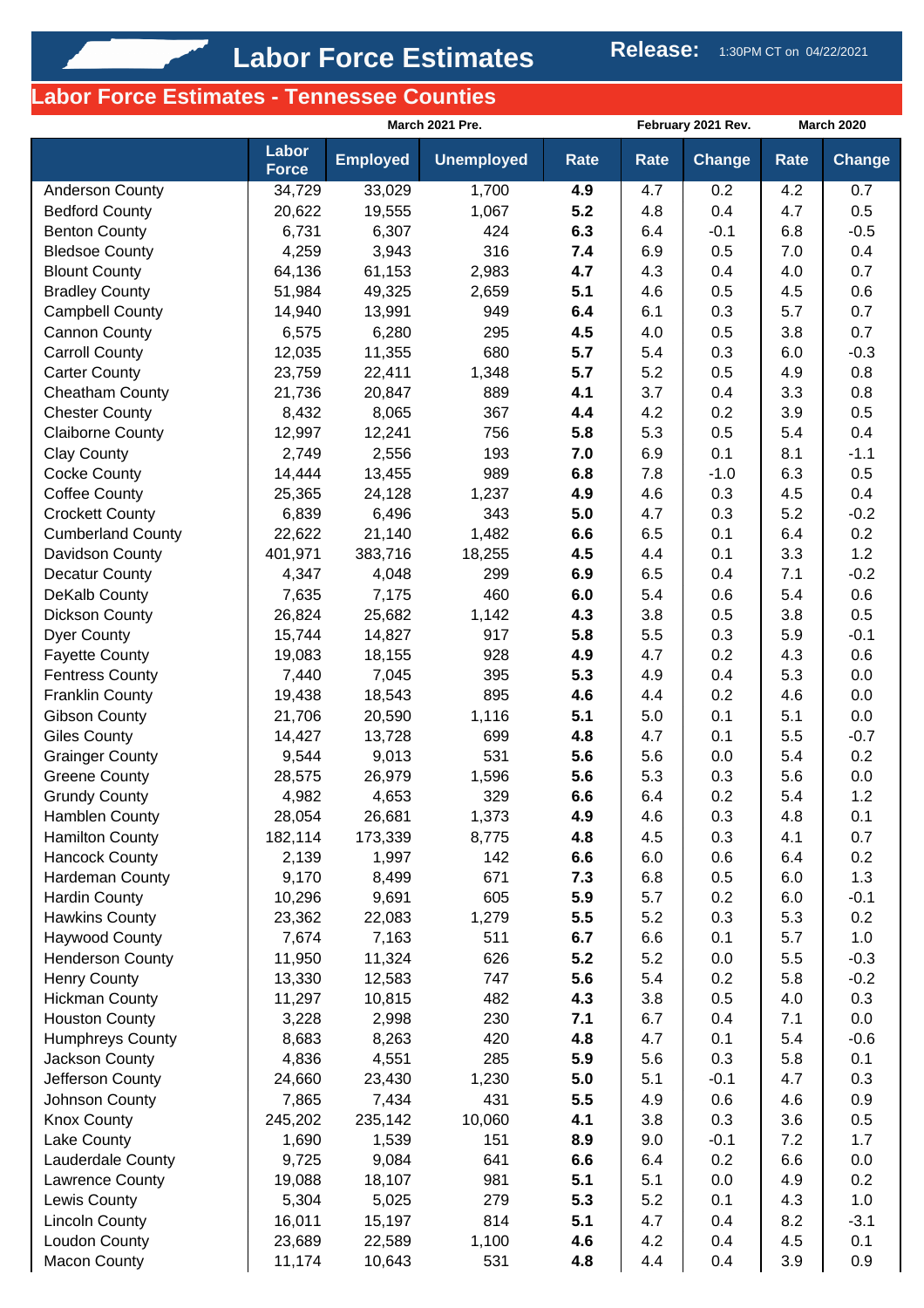# Labor Force Estimates Release: 1:30PM CT on 04/22/2021

## **Labor Force Estimates - Tennessee Counties**

|                          | Labor<br><b>Force</b> | <b>Employed</b> | <b>Unemployed</b> | Rate | Rate | <b>Change</b> | <b>Rate</b> | <b>Change</b> |
|--------------------------|-----------------------|-----------------|-------------------|------|------|---------------|-------------|---------------|
| <b>Madison County</b>    | 48,959                | 46,477          | 2,482             | 5.1  | 4.9  | 0.2           | 4.2         | 0.9           |
| <b>Marion County</b>     | 12,356                | 11,679          | 677               | 5.5  | 5.1  | 0.4           | 5.1         | 0.4           |
| <b>Marshall County</b>   | 15,168                | 14,430          | 738               | 4.9  | 4.7  | 0.2           | 4.5         | 0.4           |
| <b>Maury County</b>      | 49,792                | 47,488          | 2,304             | 4.6  | 4.5  | 0.1           | 3.8         | 0.8           |
| <b>McMinn County</b>     | 23,195                | 21,956          | 1,239             | 5.3  | 4.9  | 0.4           | 4.8         | 0.5           |
| <b>McNairy County</b>    | 8,330                 | 7,715           | 615               | 7.4  | 6.9  | 0.5           | 6.7         | 0.7           |
| <b>Meigs County</b>      | 5,218                 | 4,896           | 322               | 6.2  | 6.1  | 0.1           | 6.1         | 0.1           |
| Monroe County            | 20,216                | 19,177          | 1,039             | 5.1  | 4.4  | 0.7           | 4.8         | 0.3           |
| <b>Montgomery County</b> | 86,386                | 81,497          | 4,889             | 5.7  | 5.2  | 0.5           | 4.8         | 0.9           |
| Moore County             | 3,555                 | 3,427           | 128               | 3.6  | 3.5  | 0.1           | 3.7         | $-0.1$        |
| Morgan County            | 7,782                 | 7,332           | 450               | 5.8  | 5.7  | 0.1           | 5.4         | 0.4           |
| <b>Obion County</b>      | 12,199                | 11,454          | 745               | 6.1  | 6.0  | 0.1           | 5.8         | 0.3           |
| <b>Overton County</b>    | 9,818                 | 9,287           | 531               | 5.4  | 5.2  | 0.2           | 5.1         | 0.3           |
| Perry County             | 3,029                 | 2,801           | 228               | 7.5  | 7.3  | 0.2           | 5.8         | 1.7           |
| <b>Pickett County</b>    | 2,242                 | 2,117           | 125               | 5.6  | 5.0  | 0.6           | 5.5         | 0.1           |
| Polk County              | 7,338                 | 6,957           | 381               | 5.2  | 5.0  | 0.2           | 5.0         | 0.2           |
| <b>Putnam County</b>     | 35,353                | 33,617          | 1,736             | 4.9  | 4.6  | 0.3           | 4.3         | 0.6           |
| <b>Rhea County</b>       | 13,083                | 12,225          | 858               | 6.6  | 6.3  | 0.3           | 6.6         | 0.0           |
| Roane County             | 23,388                | 22,110          | 1,278             | 5.5  | 5.2  | 0.3           | 5.2         | 0.3           |
| <b>Robertson County</b>  | 37,636                | 36,105          | 1,531             | 4.1  | 3.9  | 0.2           | 3.6         | 0.5           |
| <b>Rutherford County</b> | 185,733               | 178,046         | 7,687             | 4.1  | 3.9  | 0.2           | 3.2         | 0.9           |
| <b>Scott County</b>      | 8,188                 | 7,654           | 534               | 6.5  | 6.3  | 0.2           | 7.3         | $-0.8$        |
| Sequatchie County        | 6,139                 | 5,793           | 346               | 5.6  | 5.4  | 0.2           | 5.2         | 0.4           |
| Sevier County            | 53,591                | 50,879          | 2,712             | 5.1  | 6.6  | $-1.5$        | 4.6         | 0.5           |
| <b>Shelby County</b>     | 447,379               | 416,746         | 30,633            | 6.8  | 6.8  | 0.0           | 5.1         | 1.7           |
| Smith County             | 9,412                 | 8,980           | 432               | 4.6  | 4.0  | 0.6           | 4.2         | 0.4           |
| <b>Stewart County</b>    | 5,441                 | 5,137           | 304               | 5.6  | 5.1  | 0.5           | 5.7         | $-0.1$        |
| <b>Sullivan County</b>   | 69,591                | 65,709          | 3,882             | 5.6  | 4.9  | 0.7           | 4.6         | 1.0           |
| <b>Sumner County</b>     | 103,418               | 98,964          | 4,454             | 4.3  | 3.8  | 0.5           | 3.5         | 0.8           |
| <b>Tipton County</b>     | 27,741                | 26,295          | 1,446             | 5.2  | 4.8  | 0.4           | 5.0         | 0.2           |
| <b>Trousdale County</b>  | 5,476                 | 5,221           | 255               | 4.7  | 4.5  | 0.2           | 3.8         | 0.9           |
| <b>Unicoi County</b>     | 7,047                 | 6,546           | 501               | 7.1  | 6.8  | 0.3           | 6.5         | 0.6           |
| Union County             | 7,712                 | 7,302           | 410               | 5.3  | 5.0  | 0.3           | 4.7         | 0.6           |
| Van Buren County         | 2,022                 | 1,883           | 139               | 6.9  | 5.8  | 1.1           | 6.2         | 0.7           |
| <b>Warren County</b>     | 16,737                | 15,788          | 949               | 5.7  | 5.6  | 0.1           | 4.9         | 0.8           |
| <b>Washington County</b> | 59,632                | 56,896          | 2,736             | 4.6  | 4.4  | 0.2           | 4.2         | 0.4           |
| <b>Wayne County</b>      | 6,423                 | 6,068           | 355               | 5.5  | 5.4  | 0.1           | 5.7         | $-0.2$        |
| <b>Weakley County</b>    | 15,490                | 14,780          | 710               | 4.6  | 4.5  | 0.1           | 4.2         | 0.4           |
| <b>White County</b>      | 12,083                | 11,485          | 598               | 4.9  | 4.8  | 0.1           | 4.7         | 0.2           |
| <b>Williamson County</b> | 129,573               | 125,320         | 4,253             | 3.3  | 3.0  | 0.3           | 3.2         | 0.1           |
| <b>Wilson County</b>     | 77,507                | 74,412          | 3,095             | 4.0  | 3.7  | 0.3           | 3.4         | 0.6           |

### **County Unemployment Rate Change:**

#### **(February 2021 to March 2021)**

Rate decreased in 5 counties Rate increased in 86 counties Rate remained the same in 4 counties

## **County Unemployment Rate Change:**

**(March 2021)**

Rate is less than 5.0% in 32 counties

Rate is 5.0% or greater, but less than 10.0% in 63 counties Rate is 10.0% or greater, but less than 20.0% in 0 counties Rate is 20.0% or greater in 0 counties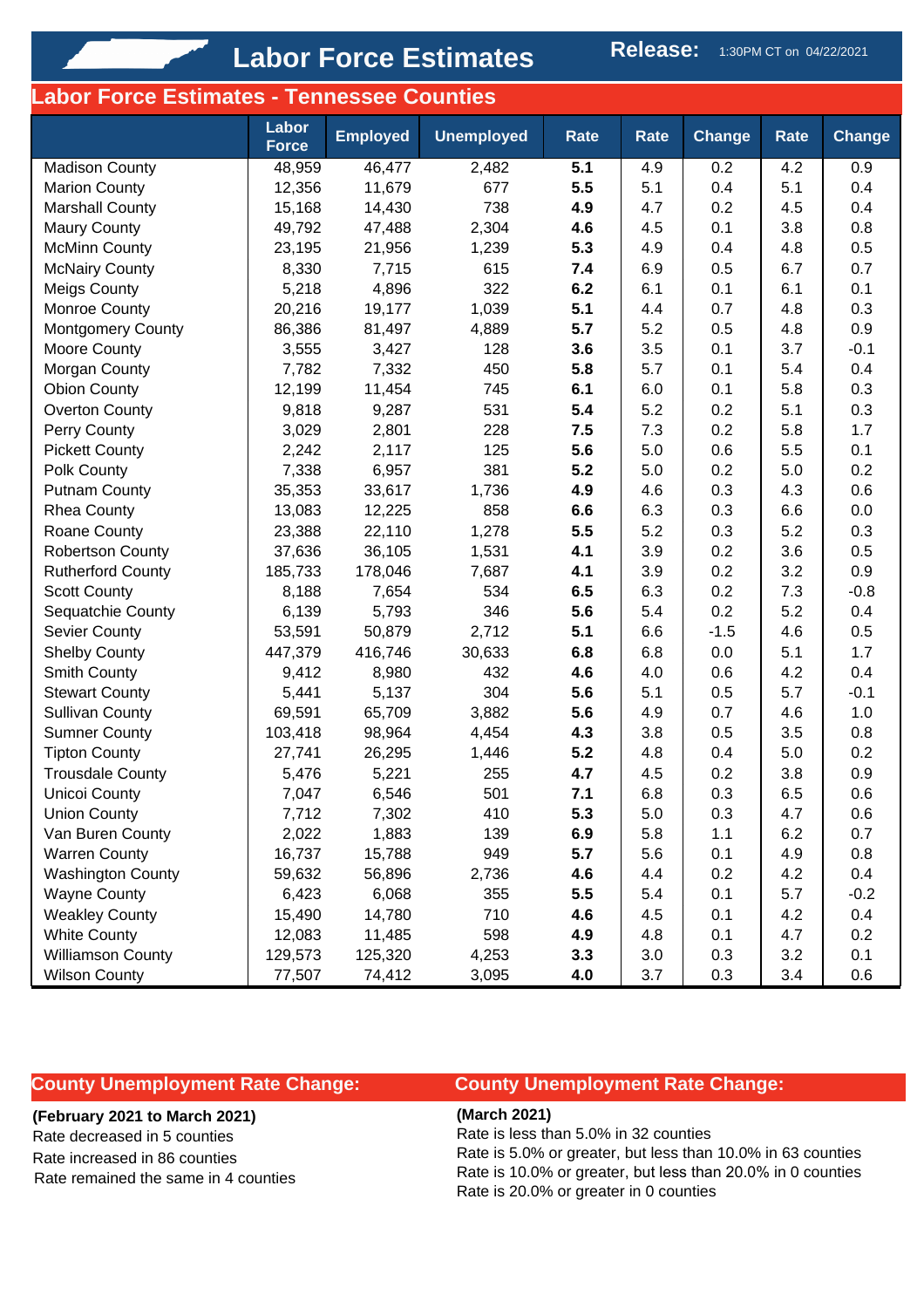## **Labor Force Estimates - Tennessee Cities**

|                 |                       | March 2021 Pre. |                   |             |             | February 2021 | <b>March 2020</b> |               |
|-----------------|-----------------------|-----------------|-------------------|-------------|-------------|---------------|-------------------|---------------|
|                 | Labor<br><b>Force</b> | <b>Employed</b> | <b>Unemployed</b> | <b>Rate</b> | <b>Rate</b> | <b>Change</b> | <b>Rate</b>       | <b>Change</b> |
| <b>Bartlett</b> | 31,111                | 29,884          | 1,227             | 3.9         | 3.6         | 0.3           | 3.6               | 0.3           |
| Brentwood       | 22,007                | 21,297          | 710               | 3.2         | 3.1         | 0.1           | 3.3               | $-0.1$        |
| <b>Bristol</b>  | 11,590                | 10,960          | 630               | 5.4         | 4.8         | 0.6           | 4.4               | 1.0           |
| Chattanooga     | 86,832                | 81,937          | 4,895             | 5.6         | 5.3         | 0.3           | 4.4               | 1.2           |
| Clarksville     | 63,322                | 59,402          | 3,920             | 6.2         | 5.7         | 0.5           | 5.1               | 1.1           |
| Cleveland       | 21,367                | 20,166          | 1,201             | 5.6         | 5.1         | 0.5           | 4.9               | 0.7           |
| Collierville    | 26,019                | 25,130          | 889               | 3.4         | 3.0         | 0.4           | 3.2               | 0.2           |
| Columbia        | 19,277                | 18,204          | 1,073             | 5.6         | 5.5         | 0.1           | 4.4               | 1.2           |
| Cookeville      | 14,490                | 13,702          | 788               | 5.4         | 5.2         | 0.2           | 4.7               | 0.7           |
| Franklin        | 47,740                | 46,245          | 1,495             | 3.1         | 2.9         | 0.2           | 3.1               | 0.0           |
| Gallatin        | 22,697                | 21,558          | 1,139             | 5.0         | 4.4         | 0.6           | 3.8               | 1.2           |
| Germantown      | 19,774                | 19,111          | 663               | 3.4         | 2.9         | 0.5           | 3.6               | $-0.2$        |
| Hendersonville  | 32,964                | 31,605          | 1,359             | 4.1         | 3.7         | 0.4           | 3.4               | 0.7           |
| Jackson         | 32,338                | 30,550          | 1,788             | 5.5         | 5.5         | 0.0           | 4.4               | 1.1           |
| Johnson City    | 31,238                | 29,772          | 1,466             | 4.7         | 4.5         | 0.2           | 4.1               | 0.6           |
| Kingsport       | 22,904                | 21,501          | 1,403             | 6.1         | 5.4         | 0.7           | 4.8               | 1.3           |
| Knoxville       | 96,922                | 92,415          | 4,507             | 4.7         | 4.5         | 0.2           | 3.8               | 0.9           |
| LaVergne        | 19,491                | 18,560          | 931               | 4.8         | 4.5         | 0.3           | 3.3               | 1.5           |
| Lebanon         | 17,494                | 16,613          | 881               | 5.0         | 4.7         | 0.3           | 3.9               | 1.1           |
| Maryville       | 14,154                | 13,535          | 619               | 4.4         | 3.9         | 0.5           | 3.8               | 0.6           |
| Memphis         | 299,024               | 275,056         | 23,968            | 8.0         | 8.1         | $-0.1$        | 5.7               | 2.3           |
| Morristown      | 11,842                | 11,183          | 659               | 5.6         | 5.3         | 0.3           | 5.2               | 0.4           |
| Mount Juliet    | 20,229                | 19,422          | 807               | 4.0         | 3.7         | 0.3           | 3.1               | 0.9           |
| Murfreesboro    | 83,678                | 80,113          | 3,565             | 4.3         | 4.1         | 0.2           | 3.2               | 1.1           |
| Nashville       | 401,971               | 383,716         | 18,255            | 4.5         | 4.4         | 0.1           | 3.3               | 1.2           |
| Oak Ridge       | 14,138                | 13,515          | 623               | 4.4         | 4.3         | 0.1           | 4.2               | 0.2           |
| Smyrna          | 28,725                | 27,526          | 1,199             | 4.2         | 3.7         | 0.5           | 3.2               | 1.0           |
| Spring Hill     | 24,136                | 23,240          | 896               | 3.7         | 3.5         | 0.2           | 3.2               | 0.5           |

\* Cities have a population of more than 25,000.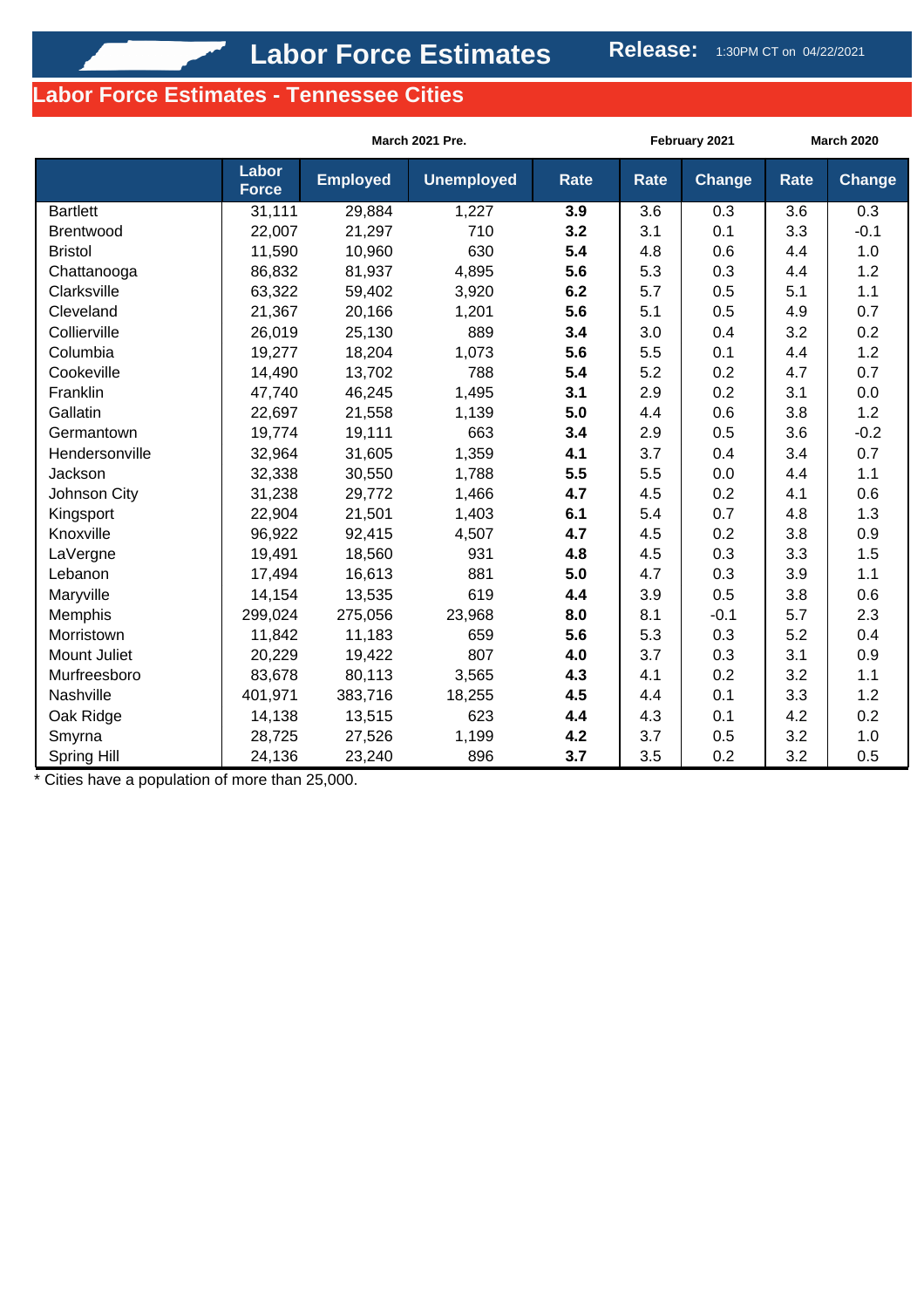# **Labor Force Estimates** Release: 1:30PM CT on 04/22/2021

| <b>Labor Force Estimates</b>                     |                              | February 2021             | (revised)                  |               |
|--------------------------------------------------|------------------------------|---------------------------|----------------------------|---------------|
| Seas Adj                                         | <b>Labor Force</b>           | <b>Employed</b>           | <b>Unemployed</b>          | Rate          |
| <b>UNITED STATES</b>                             | 160,211,000                  | 150,239,000               | 9,972,000                  | 6.2%          |
| <b>TENNESSEE</b>                                 | 3,308,398                    | 3,146,088                 | 162,310                    | 4.9%          |
| <b>Not Seas Adj</b>                              | <b>Labor Force</b>           | <b>Employed</b>           | <b>Unemployed</b>          | Rate          |
| <b>UNITED STATES</b>                             | 160,008,000                  | 149,522,000               | 10,486,000                 | 6.6%          |
| <b>TENNESSEE</b>                                 | 3,298,451                    | 3,138,065                 | 160,386                    | 4.9%          |
| <b>Metropolitan Statistical Areas</b>            |                              |                           |                            |               |
| Chattanooga                                      | 272,712                      | 261,528                   | 11,184                     | 4.1           |
| <b>Clarksville</b><br><b>Cleveland</b>           | 116,408                      | 110,257                   | 6,151                      | 5.3           |
| <b>Jackson</b>                                   | 59,881<br>64,491             | 57,085<br>61,400          | 2,796<br>3,091             | 4.7<br>4.8    |
| <b>Johnson City</b>                              | 90,409                       | 86,085                    | 4,324                      | 4.8           |
| Kingsport-Bristol                                | 133,923                      | 127,236                   | 6,687                      | 5.0           |
| Knoxville<br><b>Memphis</b>                      | 431,296<br>640,612           | 412,986                   | 18,310<br>40,506           | 4.2<br>6.3    |
| <b>Morristown</b>                                | 52,757                       | 600,106<br>50,208         | 2,549                      | 4.8           |
| Nashville-                                       | 1,076,114                    | 1,033,309                 | 42,805                     | 4.0           |
| <b>Murfreesboro</b>                              |                              |                           |                            |               |
| <b>Counties</b><br><b>Anderson County</b>        | <b>Labor Force</b><br>34,748 | <b>Employed</b><br>33,105 | <b>Unemployed</b><br>1,643 | Rate %<br>4.7 |
| <b>Bedford County</b>                            | 20,737                       | 19,741                    | 996                        | 4.8           |
| <b>Benton County</b>                             | 6,731                        | 6,302                     | 429                        | 6.4           |
| <b>Bledsoe County</b>                            | 4,259                        | 3,963                     | 296                        | 6.9           |
| <b>Blount County</b><br><b>Bradley County</b>    | 64,121<br>52,451             | 61,350<br>50,024          | 2,771<br>2,427             | 4.3<br>4.6    |
| <b>Campbell County</b>                           | 14,941                       | 14,031                    | 910                        | 6.1           |
| <b>Cannon County</b>                             | 6,564                        | 6,300                     | 264                        | 4.0           |
| <b>Carroll County</b>                            | 12,111                       | 11,461                    | 650                        | 5.4           |
| <b>Carter County</b><br><b>Cheatham County</b>   | 23,663<br>21,626             | 22,427<br>20,826          | 1,236<br>800               | 5.2<br>3.7    |
| <b>Chester County</b>                            | 8,489                        | 8,131                     | 358                        | 4.2           |
| <b>Claiborne County</b>                          | 12,998                       | 12,303                    | 695                        | 5.3           |
| <b>Clay County</b><br><b>Cocke County</b>        | 2,759                        | 2,569                     | 190                        | 6.9           |
| <b>Coffee County</b>                             | 14,487<br>25,465             | 13,358<br>24,306          | 1,129<br>1,159             | 7.8<br>4.6    |
| <b>Crockett County</b>                           | 6,911                        | 6,585                     | 326                        | 4.7           |
| <b>Cumberland County</b>                         | 22,890                       | 21,398                    | 1,492                      | 6.5           |
| <b>Davidson County</b><br><b>Decatur County</b>  | 401,302<br>4,350             | 383,746<br>4,069          | 17,556<br>281              | 4.4<br>6.5    |
| <b>DeKalb County</b>                             | 7,661                        | 7,244                     | 417                        | 5.4           |
| <b>Dickson County</b>                            | 26,724                       | 25,721                    | 1,003                      | 3.8           |
| Dyer County<br><b>Fayette County</b>             | 15,814                       | 14,942                    | 872                        | 5.5           |
| <b>Fentress County</b>                           | 19,124<br>7,501              | 18,229<br>7,133           | 895<br>368                 | 4.7<br>4.9    |
| <b>Franklin County</b>                           | 19,606                       | 18,738                    | 868                        | 4.4           |
| <b>Gibson County</b>                             | 21,828                       | 20,737                    | 1,091                      | 5.0           |
| <b>Giles County</b><br><b>Grainger County</b>    | 14,490<br>9,590              | 13,815<br>9,054           | 675<br>536                 | 4.7<br>5.6    |
| <b>Greene County</b>                             | 28,693                       | 27,164                    | 1,529                      | 5.3           |
| <b>Grundy County</b>                             | 5,031                        | 4,710                     | 321                        | 6.4           |
| <b>Hamblen County</b><br><b>Hamilton County</b>  | 28,032                       | 26,735                    | 1,297                      | 4.6<br>4.5    |
| <b>Hancock County</b>                            | 181,988<br>2,144             | 173,836<br>2,016          | 8,152<br>128               | 6.0           |
| <b>Hardeman County</b>                           | 9,206                        | 8,579                     | 627                        | 6.8           |
| <b>Hardin County</b>                             | 10,299                       | 9,709                     | 590                        | 5.7           |
| <b>Hawkins County</b><br><b>Haywood County</b>   | 23,424<br>7,757              | 22,206<br>7,248           | 1,218<br>509               | 5.2<br>6.6    |
| <b>Henderson County</b>                          | 11,993                       | 11,374                    | 619                        | 5.2           |
| <b>Henry County</b>                              | 13,323                       | 12,603                    | 720                        | 5.4           |
| <b>Hickman County</b>                            | 11,253                       | 10,822                    | 431                        | 3.8           |
| <b>Houston County</b><br><b>Humphreys County</b> | 3,217<br>8,682               | 3,001<br>8,271            | 216<br>411                 | 6.7<br>4.7    |
| <b>Jackson County</b>                            | 4,859                        | 4,586                     | 273                        | 5.6           |
| <b>Jefferson County</b>                          | 24,725                       | 23,473                    | 1,252                      | 5.1           |
| <b>Johnson County</b><br><b>Knox County</b>      | 7,849<br>245,214             | 7,461<br>235,808          | 388<br>9,406               | 4.9<br>3.8    |
|                                                  |                              |                           |                            |               |

**Alberta Strategic** 

| <b>Counties</b>          | <b>Labor Force</b> | <b>Employed</b> | <b>Unemployed</b> | Rate % |
|--------------------------|--------------------|-----------------|-------------------|--------|
| <b>Lake County</b>       | 1.722              | 1,567           | 155               | 9.0    |
| <b>Lauderdale County</b> | 9,805              | 9,176           | 629               | 6.4    |
| <b>Lawrence County</b>   | 19,185             | 18,205          | 980               | 5.1    |
| <b>Lewis County</b>      | 5,335              | 5,056           | 279               | 5.2    |
| <b>Lincoln County</b>    | 15,988             | 15,240          | 748               | 4.7    |
| <b>Loudon County</b>     | 23,732             | 22,741          | 991               | 4.2    |
| <b>Macon County</b>      | 11,246             | 10,749          | 497               | 4.4    |
| <b>Madison County</b>    | 49,091             | 46,684          | 2,407             | 4.9    |
| <b>Marion County</b>     | 12,336             | 11,707          | 629               | 5.1    |
| <b>Marshall County</b>   | 15,192             | 14,485          | 707               | 4.7    |
| <b>Maury County</b>      | 49,777             | 47,556          | 2,221             | 4.5    |
| <b>McMinn County</b>     | 23,333             | 22,180          | 1,153             | 4.9    |
| <b>McNairy County</b>    | 8,364              | 7,783           | 581               | 6.9    |
| <b>Meigs County</b>      | 5,247              | 4,926           | 321               | 6.1    |
| <b>Monroe County</b>     | 20,183             | 19,295          | 888               | 4.4    |
| <b>Montgomery County</b> | 86,479             | 81,980          | 4.499             | 5.2    |
| <b>Moore County</b>      | 3,614              | 3,489           | 125               | 3.5    |
| <b>Morgan County</b>     | 7,828              | 7,382           | 446               | 5.7    |
| <b>Obion County</b>      | 12,278             | 11,544          | 734               | 6.0    |
| <b>Overton County</b>    | 9,897              | 9,378           | 519               | 5.2    |
| <b>Perry County</b>      | 3,043              | 2,820           | 223               | 7.3    |
| <b>Pickett County</b>    | 2,201              | 2,091           | 110               | 5.0    |
| <b>Polk County</b>       | 7,430              | 7,061           | 369               | 5.0    |
| <b>Putnam County</b>     | 35,412             | 33,787          | 1,625             | 4.6    |
| <b>Rhea County</b>       | 13,103             | 12,280          | 823               | 6.3    |
| <b>Roane County</b>      | 23,428             | 22,209          | 1.219             | 5.2    |
| <b>Robertson County</b>  | 37,723             | 36,263          | 1,460             | 3.9    |
| <b>Rutherford County</b> | 185,529            | 178,279         | 7,250             | 3.9    |
| <b>Scott County</b>      | 8,211              | 7,692           | 519               | 6.3    |
| <b>Sequatchie County</b> | 6,133              | 5,804           | 329               | 5.4    |
| <b>Sevier County</b>     | 52,407             | 48,962          | 3.445             | 6.6    |
| <b>Shelby County</b>     | 447,002            | 416,457         | 30,545            | 6.8    |
| <b>Smith County</b>      | 9,376              | 9,005           | 371               | 4.0    |
| <b>Stewart County</b>    | 5,456              | 5,177           | 279               | 5.1    |
| <b>Sullivan County</b>   | 69,425             | 65,989          | 3,436             | 4.9    |
| <b>Sumner County</b>     | 102,916            | 98,967          | 3,949             | 3.8    |
| <b>Tipton County</b>     | 27,668             | 26,337          | 1,331             | 4.8    |
| <b>Trousdale County</b>  | 5,485              | 5,237           | 248               | 4.5    |
| <b>Unicoi County</b>     | 7,087              | 6,605           | 482               | 6.8    |
| <b>Union County</b>      | 7,694              | 7,306           | 388               | 5.0    |
| <b>Van Buren County</b>  | 1,999              | 1,884           | 115               | 5.8    |
| <b>Warren County</b>     | 16,942             | 15,996          | 946               | 5.6    |
| <b>Washington County</b> | 59,659             | 57,053          | 2,606             | 4.4    |
| <b>Wayne County</b>      | 6,495              | 6,146           | 349               | 5.4    |
| <b>Weakley County</b>    | 15,681             | 14,977          | 704               | 4.5    |
| <b>White County</b>      | 12,088             | 11,509          | 579               | 4.8    |
| <b>Williamson County</b> | 129,209            | 125,285         | 3,924             | 3.0    |
| <b>Wilson County</b>     | 77,384             | 74,553          | 2,831             | 3.7    |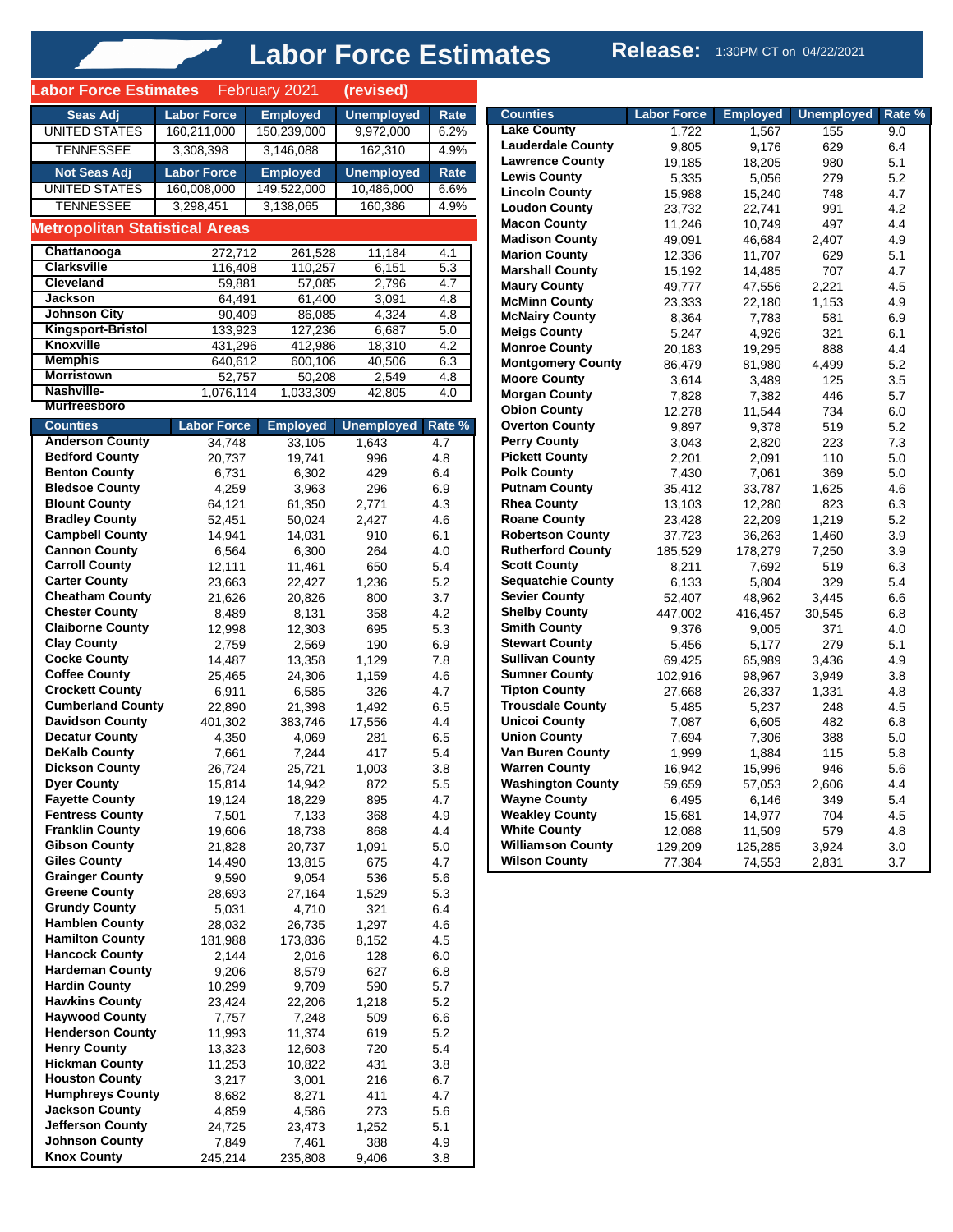# **Labor Force Estimates - LWDA**

|                           |                    | March 2021 Pre. |                   |         |         | February 2021 Rev. |  |  |
|---------------------------|--------------------|-----------------|-------------------|---------|---------|--------------------|--|--|
|                           | <b>Labor Force</b> | <b>Employed</b> | <b>Unemployed</b> | Rate    | Rate    | Change             |  |  |
| <b>Northeast TN</b>       | 221,970            | 210,055         | 11,915            | 5.4     | 5.0     | 0.4                |  |  |
| Carter                    | 23,759             | 22,411          | 1,348             | 5.7     | 5.2     | 0.5                |  |  |
| Greene                    | 28,575             | 26,979          | 1,596             | 5.6     | 5.3     | 0.3                |  |  |
| Hancock                   | 2,139              | 1,997           | 142               | 6.6     | 6.0     | 0.6                |  |  |
| Hawkins                   | 23,362             | 22,083          | 1,279             | 5.5     | 5.2     | 0.3                |  |  |
| Johnson                   | 7,865              | 7,434           | 431               | 5.5     | 4.9     | 0.6                |  |  |
| Sullivan                  | 69,591             | 65,709          | 3,882             | 5.6     | 4.9     | 0.7                |  |  |
| Unicoi                    | 7,047              | 6,546           | 501               | 7.1     | 6.8     | 0.3                |  |  |
| Washington                | 59,632             | 56,896          | 2,736             | 4.6     | 4.4     | 0.2                |  |  |
| <b>East TN</b>            | 593,272            | 565,178         | 28,094            | 4.7     | 4.6     | 0.1                |  |  |
| Anderson                  | 34,729             | 33,029          | 1,700             | 4.9     | 4.7     | 0.2                |  |  |
| <b>Blount</b>             | 64,136             | 61,153          | 2,983             | 4.7     | 4.3     | 0.4                |  |  |
| Campbell                  | 14,940             | 13,991          | 949               | 6.4     | 6.1     | 0.3                |  |  |
| Claiborne                 | 12,997             | 12,241          | 756               | 5.8     | 5.3     | 0.5                |  |  |
| Cocke                     | 14,444             | 13,455          | 989               | 6.8     | 7.8     | $-1.0$             |  |  |
| Grainger                  | 9,544              | 9,013           | 531               | 5.6     | 5.6     | 0.0                |  |  |
| Hamblen                   | 28,054             | 26,681          | 1,373             | 4.9     | 4.6     | 0.3                |  |  |
| Jefferson                 | 24,660             | 23,430          | 1,230             | 5.0     | 5.1     | $-0.1$             |  |  |
| Knox                      | 245,202            | 235,142         | 10,060            | 4.1     | 3.8     | 0.3                |  |  |
| Loudon                    | 23,689             | 22,589          | 1,100             | 4.6     | 4.2     | 0.4                |  |  |
| Monroe                    | 20,216             | 19,177          | 1,039             | 5.1     | 4.4     | 0.7                |  |  |
| Morgan                    | 7,782              | 7,332           | 450               | 5.8     | 5.7     | 0.1                |  |  |
| Roane                     | 23,388             | 22,110          | 1,278             | 5.5     | 5.2     | 0.3                |  |  |
| Scott                     | 8,188              | 7,654           | 534               | 6.5     | 6.3     | 0.2                |  |  |
| Sevier                    | 53,591             | 50,879          | 2,712             | 5.1     | 6.6     | $-1.5$             |  |  |
| Union                     | 7,712              | 7,302           | 410               | 5.3     | 5.0     | 0.3                |  |  |
| <b>Southeast TN</b>       | 310,668            | 294,766         | 15,902            | 5.1     | 4.8     | 0.3                |  |  |
| <b>Bledsoe</b>            | 4,259              | 3,943           | 316               | 7.4     | 6.9     | 0.5                |  |  |
| <b>Bradley</b>            | 51,984             | 49,325          | 2,659             | 5.1     | 4.6     | 0.5                |  |  |
| Grundy                    | 4,982              | 4,653           | 329               | 6.6     | 6.4     | 0.2                |  |  |
| Hamilton                  | 182,114            | 173,339         | 8,775             | 4.8     | 4.5     | 0.3                |  |  |
| Marion                    | 12,356             | 11,679          | 677               | 5.5     | 5.1     | 0.4                |  |  |
| McMinn                    | 23,195             | 21,956          | 1,239             | 5.3     | 4.9     | 0.4                |  |  |
| Meigs                     | 5,218              | 4,896           | 322               | 6.2     | 6.1     | 0.1                |  |  |
| Polk                      | 7,338              | 6,957           | 381               | 5.2     | $5.0\,$ | 0.2                |  |  |
| Rhea                      | 13,083             | 12,225          | 858               | 6.6     | 6.3     | 0.3                |  |  |
| Sequatchie                | 6,139              | 5,793           | 346               | 5.6     | 5.4     | 0.2                |  |  |
| <b>Southern Middle TN</b> | 209,519            | 199,312         | 10,207            | 4.9     | 4.6     | 0.3                |  |  |
| <b>Bedford</b>            | 20,622             | 19,555          | 1,067             | 5.2     | 4.8     | 0.4                |  |  |
| Coffee                    | 25,365             | 24,128          | 1,237             | 4.9     | 4.6     | 0.3                |  |  |
| Franklin                  | 19,438             | 18,543          | 895               | 4.6     | 4.4     | 0.2                |  |  |
| Giles                     | 14,427             | 13,728          | 699               | 4.8     | 4.7     | 0.1                |  |  |
| Hickman                   | 11,297             | 10,815          | 482               | 4.3     | 3.8     | 0.5                |  |  |
| Lawrence                  | 19,088             | 18,107          | 981               | 5.1     | 5.1     | 0.0                |  |  |
| Lewis                     | 5,304              | 5,025           | 279               | 5.3     | 5.2     | 0.1                |  |  |
| Lincoln                   | 16,011             | 15,197          | 814               | 5.1     | 4.7     | 0.4                |  |  |
| Marshall                  | 15,168             | 14,430          | 738               | 4.9     | 4.7     | 0.2                |  |  |
|                           | 49,792             |                 |                   | 4.6     | 4.5     | 0.1                |  |  |
| Maury                     |                    | 47,488          | 2,304             |         |         |                    |  |  |
| Moore                     | 3,555              | 3,427           | 128               | 3.6     | 3.5     | 0.1                |  |  |
| Perry                     | 3,029              | 2,801           | 228               | $7.5$   | 7.3     | 0.2                |  |  |
| Wayne                     | 6,423              | 6,068           | 355               | 5.5     | 5.4     | 0.1                |  |  |
| <b>Upper Cumberland</b>   | 150,698            | 142,547         | 8,151             | 5.4     | 5.1     | 0.3                |  |  |
| Cannon                    | 6,575              | 6,280           | 295               | 4.5     | 4.0     | 0.5                |  |  |
| Clay                      | 2,749              | 2,556           | 193               | $7.0\,$ | 6.9     | 0.1                |  |  |
| Cumberland                | 22,622             | 21,140          | 1,482             | 6.6     | 6.5     | 0.1                |  |  |
| DeKalb                    | 7,635              | 7,175           | 460               | 6.0     | 5.4     | 0.6                |  |  |
| Fentress                  | 7,440              | 7,045           | 395               | 5.3     | 4.9     | 0.4                |  |  |
| Jackson                   | 4,836              | 4,551           | 285               | 5.9     | 5.6     | 0.3                |  |  |
| Macon                     | 11,174             | 10,643          | 531               | 4.8     | 4.4     | 0.4                |  |  |
| Overton                   | 9,818              | 9,287           | 531               | 5.4     | 5.2     | 0.2                |  |  |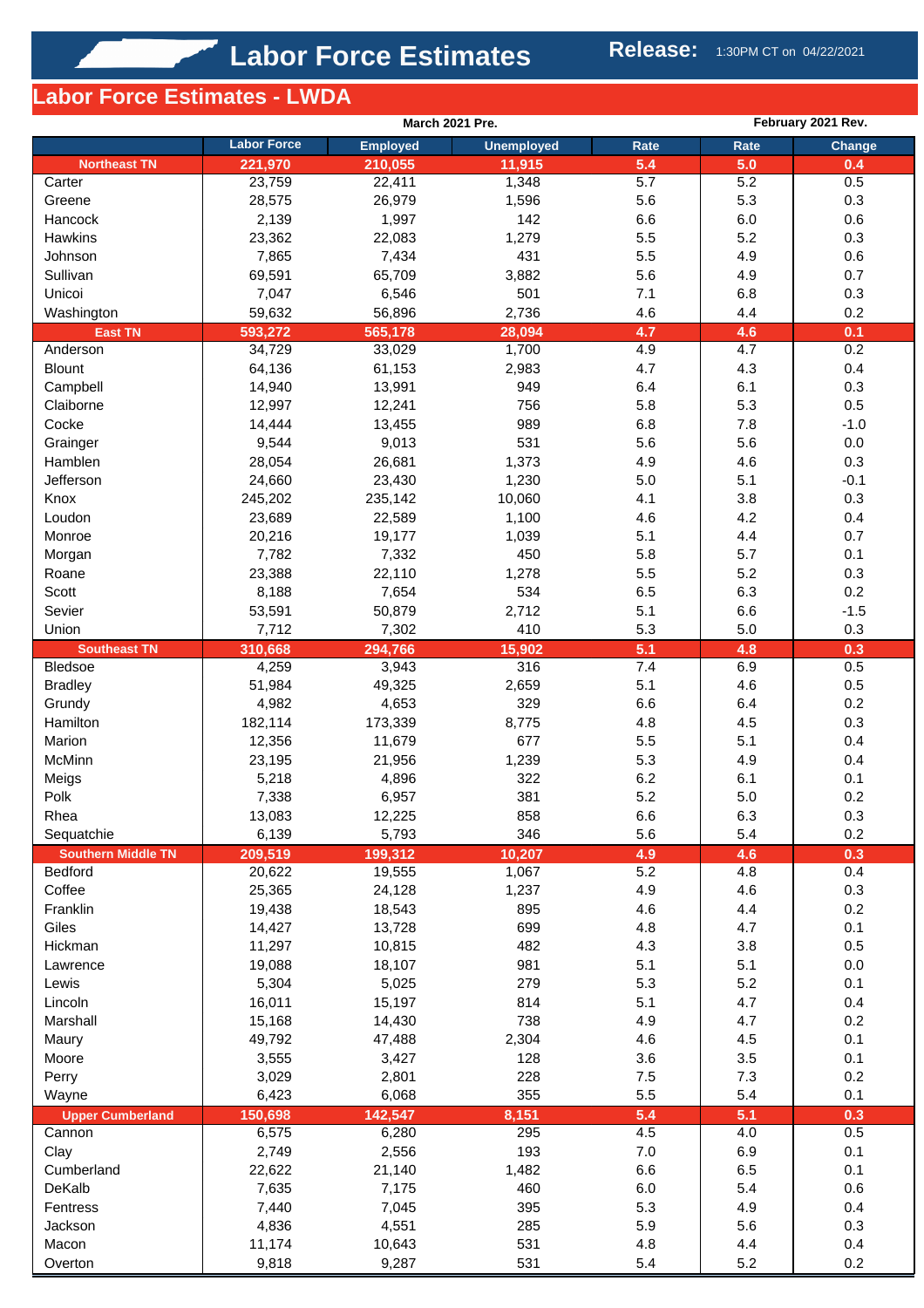**Labor Force Estimates Release:** 1:30PM CT on 04/22/2021

| -abor Force Estimates - LWDA |                    |                 |                   |            |            |               |
|------------------------------|--------------------|-----------------|-------------------|------------|------------|---------------|
|                              | <b>Labor Force</b> | <b>Employed</b> | <b>Unemployed</b> | Rate       | Rate       | Change        |
| Pickett                      | 2,242              | 2,117           | 125               | 5.6        | 5.0        | 0.6           |
| Putnam                       | 35,353             | 33,617          | 1,736             | 4.9        | 4.6        | 0.3           |
| Smith                        | 9,412              | 8,980           | 432               | 4.6        | 4.0        | 0.6           |
| Van Buren                    | 2,022              | 1,883           | 139               | 6.9        | 5.8        | 1.1           |
| Warren                       | 16,737             | 15,788          | 949               | 5.7        | 5.6        | 0.1           |
| White                        | 12,083             | 11,485          | 598               | 4.9        | 4.8        | 0.1           |
| <b>Northern Middle TN</b>    | 1,093,612          | 1,046,208       | 47,404            | 4.3        | 4.1        | 0.2           |
| Cheatham                     | 21,736             | 20,847          | 889               | 4.1        | 3.7        | 0.4           |
| Davidson                     | 401,971            | 383,716         | 18,255            | 4.5        | 4.4        | 0.1           |
| Dickson                      | 26,824             | 25,682          | 1,142             | 4.3        | 3.8        | 0.5           |
| Houston                      | 3,228              | 2,998           | 230               | 7.1        | 6.7        | 0.4           |
| Humphreys                    | 8,683              | 8,263           | 420               | 4.8        | 4.7        | 0.1           |
| Montgomery                   | 86,386             | 81,497          | 4,889             | 5.7        | 5.2        | 0.5           |
| Robertson                    | 37,636             | 36,105          | 1,531             | 4.1        | 3.9        | 0.2           |
| Rutherford                   | 185,733            | 178,046         | 7,687             | 4.1        | 3.9        | 0.2           |
| Stewart                      | 5,441              | 5,137           | 304               | 5.6        | 5.1        | 0.5           |
| Sumner                       | 103,418            | 98,964          | 4,454             | 4.3        | 3.8        | 0.5           |
|                              |                    |                 |                   |            |            | 0.2           |
| Trousdale                    | 5,476              | 5,221           | 255               | 4.7        | 4.5        |               |
| Williamson                   | 129,573            | 125,320         | 4,253             | 3.3        | 3.0        | 0.3           |
| Wilson                       | 77,507             | 74,412          | 3,095             | 4.0        | 3.7        | 0.3           |
| <b>Northwest TN</b>          | 105,764<br>6,731   | 99,931          | 5,833<br>424      | 5.5<br>6.3 | 5.3<br>6.4 | 0.2<br>$-0.1$ |
| Benton                       |                    | 6,307           |                   |            |            |               |
| Carroll                      | 12,035             | 11,355          | 680               | 5.7        | 5.4        | 0.3           |
| Crockett                     | 6,839              | 6,496           | 343               | 5.0        | 4.7        | 0.3           |
| Dyer                         | 15,744             | 14,827          | 917               | 5.8        | 5.5        | 0.3           |
| Gibson                       | 21,706             | 20,590          | 1,116             | 5.1        | 5.0        | 0.1           |
| Henry                        | 13,330             | 12,583          | 747               | 5.6        | 5.4        | 0.2           |
| Lake                         | 1,690              | 1,539           | 151               | 8.9        | 9.0        | $-0.1$        |
| Obion                        | 12,199             | 11,454          | 745               | 6.1        | 6.0        | 0.1           |
| Weakley                      | 15,490             | 14,780          | 710               | 4.6        | 4.5        | 0.1           |
| <b>Southwest TN</b>          | 109,158            | 102,982         | 6,176             | 5.7        | 5.5        | 0.2           |
| Chester                      | 8,432              | 8,065           | 367               | 4.4        | 4.2        | 0.2           |
| Decatur                      | 4,347              | 4,048           | 299               | 6.9        | 6.5        | 0.4           |
| Hardeman                     | 9,170              | 8,499           | 671               | 7.3        | 6.8        | 0.5           |
| Hardin                       | 10,296             | 9,691           | 605               | 5.9        | 5.7        | 0.2           |
| Haywood                      | 7,674              | 7,163           | 511               | 6.7        | 6.6        | 0.1           |
| Henderson                    | 11,950             | 11,324          | 626               | 5.2        | 5.2        | 0.0           |
| Madison                      | 48,959             | 46,477          | 2,482             | 5.1        | 4.9        | 0.2           |
| <b>McNairy</b>               | 8,330              | 7,715           | 615               | 7.4        | 6.9        | 0.5           |
| <b>Greater Memphis</b>       | 503,928            | 470,280         | 33,648            | 6.7        | 6.6        | 0.1           |
| Fayette                      | 19,083             | 18,155          | 928               | 4.9        | 4.7        | 0.2           |
| Lauderdale                   | 9,725              | 9,084           | 641               | 6.6        | 6.4        | 0.2           |
| Shelby                       | 447,379            | 416,746         | 30,633            | 6.8        | 6.8        | $0.0\,$       |
| Tipton                       | 27,741             | 26,295          | 1,446             | 5.2        | 4.8        | 0.4           |
| <b>Total</b>                 | 3,298,589          | 3,131,259       | 167,330           | 5.1        | 4.8        | 0.3           |